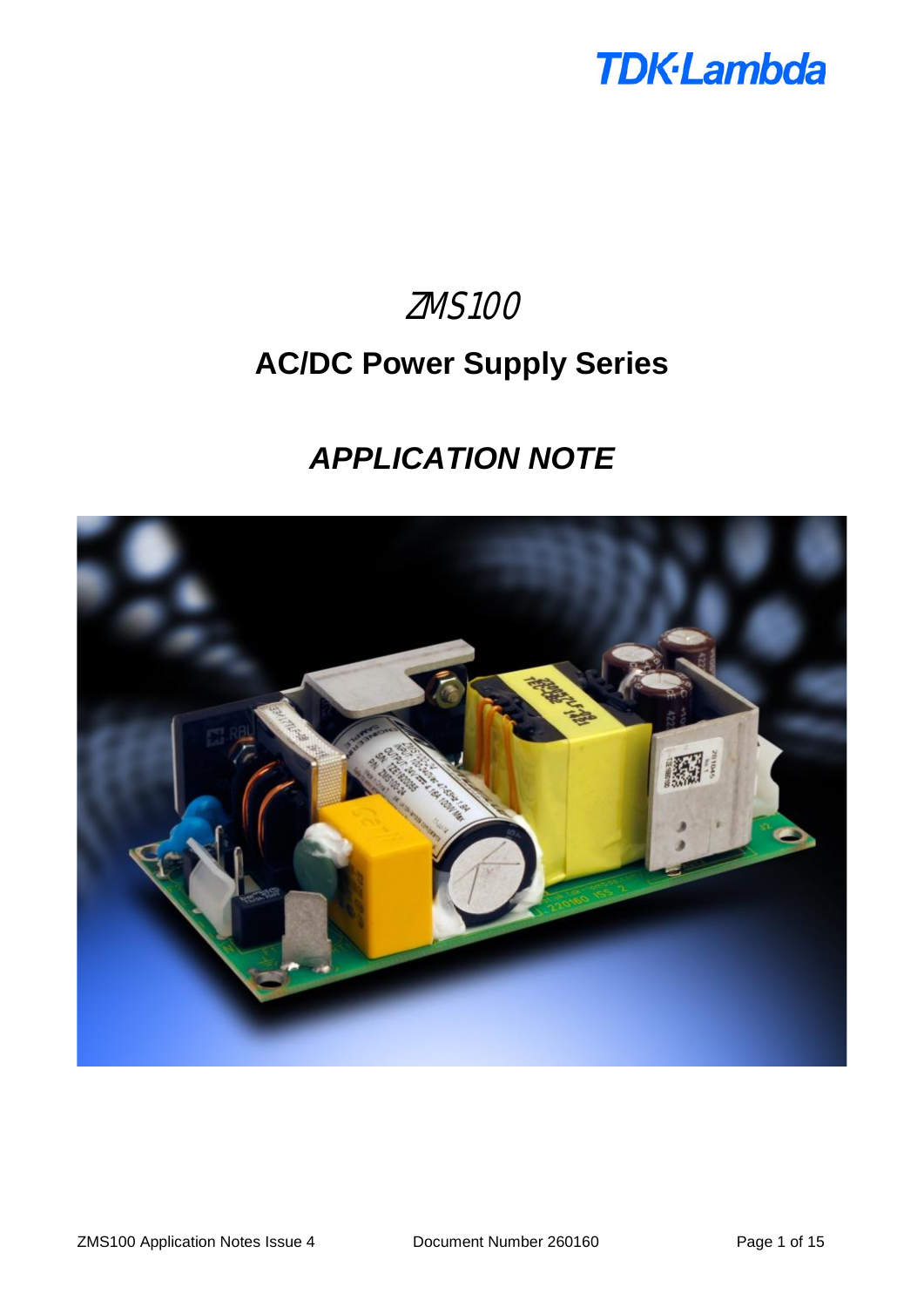

# **Contents**

| $\overline{4}$ . |  |
|------------------|--|
| 5.               |  |
|                  |  |
|                  |  |
|                  |  |
|                  |  |
|                  |  |
|                  |  |
|                  |  |
|                  |  |
|                  |  |
| 8.               |  |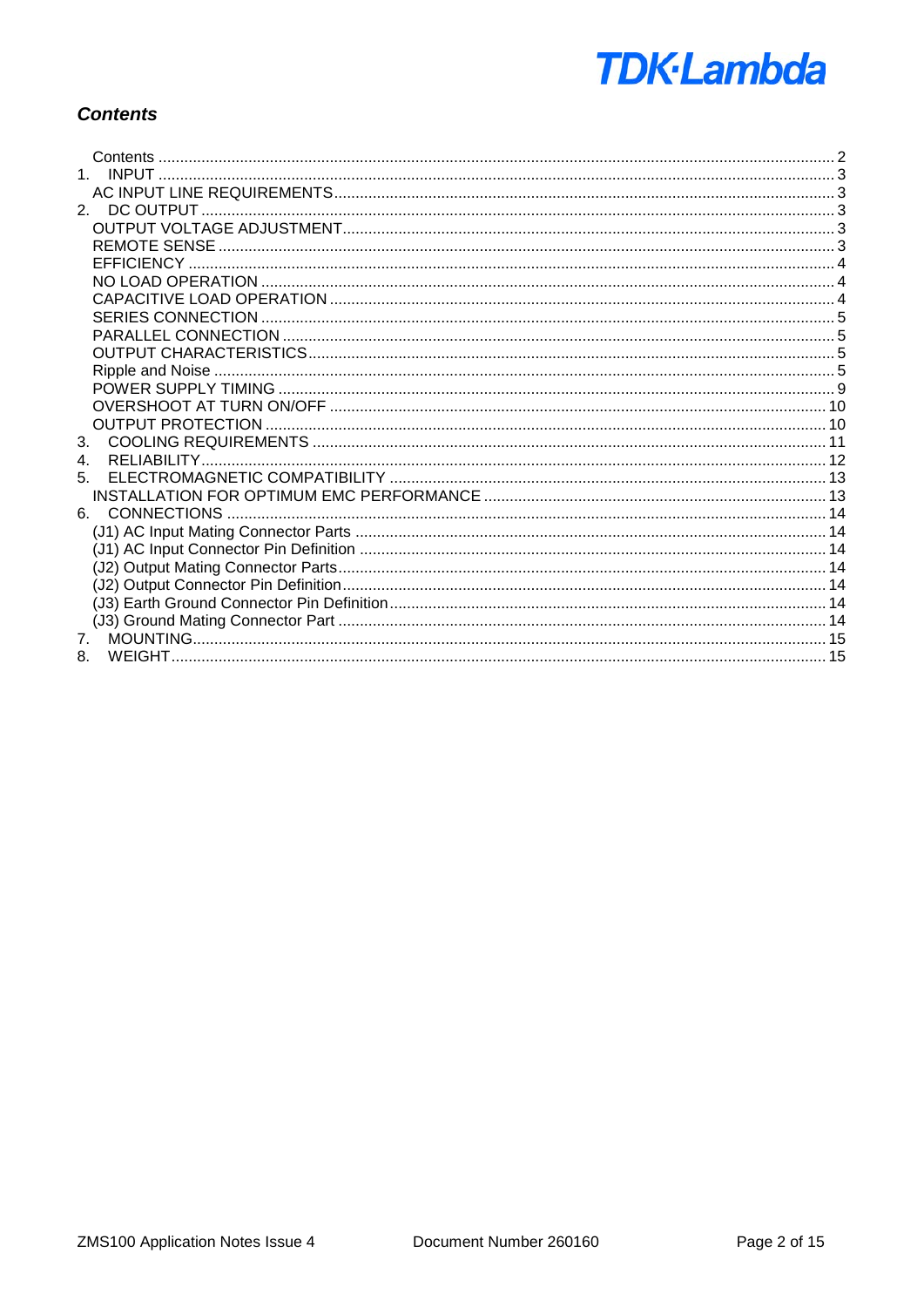

# **1. INPUT**

# *AC INPUT LINE REQUIREMENTS*

See datasheet for specification of input line requirements (including Input voltage range, Input frequency, Input harmonics, Input current and leakage current)

The power supply will automatically recover from AC power loss and start-up with maximum loading at 90VAC.

Repetitive ON/OFF cycling of the AC input voltage will not damage the power supply or cause the input fuse to blow.

**Input Fuses** 

Two internal fuses are fitted, one in each AC line. These fuses are not user serviceable. Fuses are rated T3,15AL; 250 Vac.

• Input Undervoltage

The power supply is protected against the application of an input voltage below the minimum specified so that it shall not cause damage to the power supply.

The typical turn on voltage is 81VAC, typical turn off voltage is 70VAC. (Full load, 25°C ambient)

# **2. DC OUTPUT**

## *OUTPUT VOLTAGE ADJUSTMENT*

The output voltage can be adjusted across the range shown using the potentiometer.

| Model     | <b>Nominal Output Voltage</b> | <b>Adjustment Range</b> |
|-----------|-------------------------------|-------------------------|
| ZMS100-12 | 12V                           | 11.4 to 13.2V           |
| ZMS100-15 | 15V                           | 14.25 to 16.5V          |
| ZMS100-24 | 24V                           | 22.8 to 26.4V           |
| ZMS100-28 | 28V                           | 26.6 to 30.8V           |
| ZMS100-36 | 36V                           | 34.2 to 39.6V           |
| ZMS100-48 | 48V                           | 45.6 to 52.8V           |





# *REMOTE SENSE*

No remote sense connection is available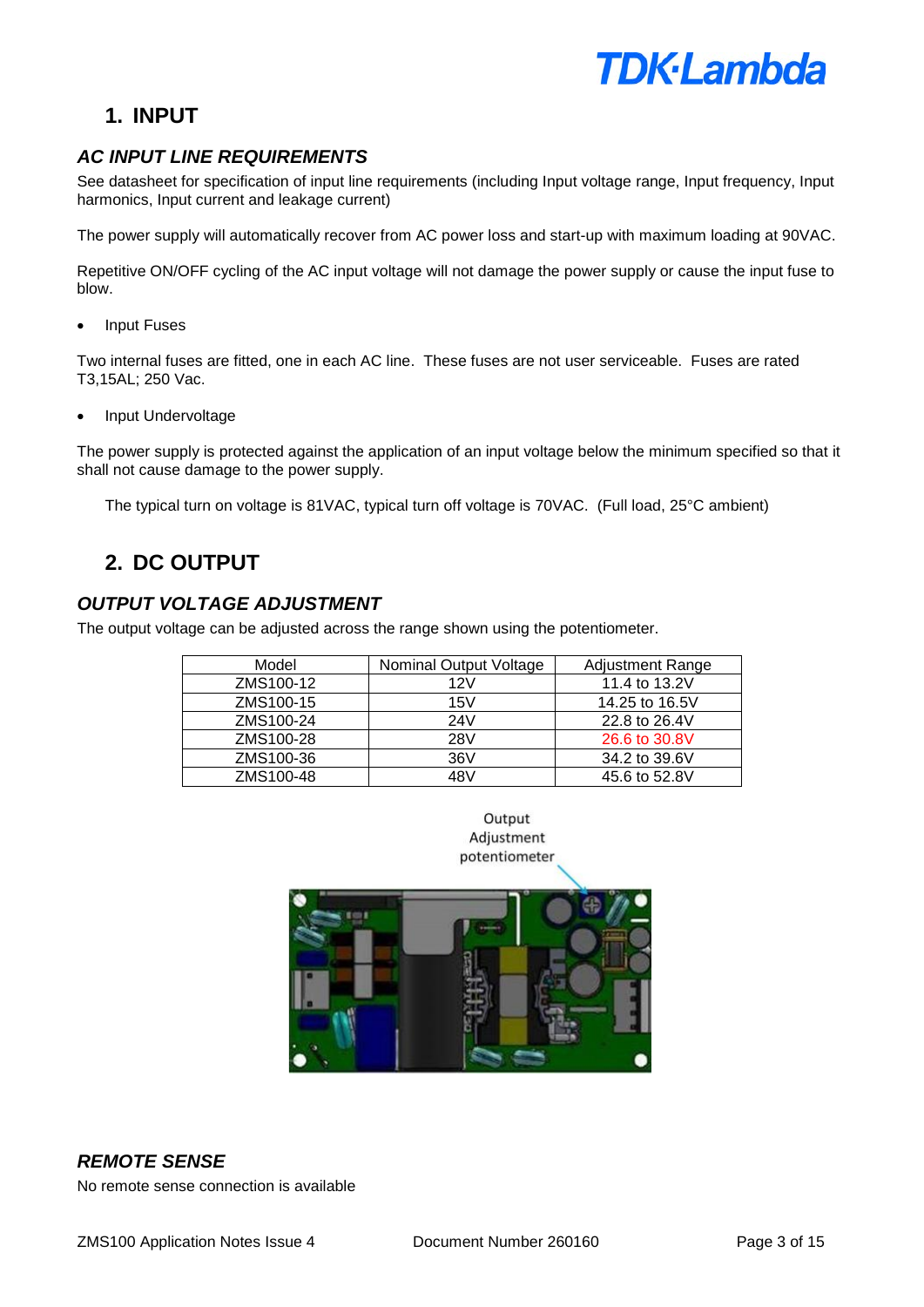# **TDK**-Lambda

# *EFFICIENCY*

The following charts show the typical efficiency of the ZMS.



**ZMS100-12**

# *NO LOAD OPERATION*

No minimum load is required for the power supply to operate within specification.

# *CAPACITIVE LOAD OPERATION*

The maximum capacitance that can be connected to the output is as follows:

| Model<br>Number               | ZMS<br>-<br>$00 -$ | <b>7MS</b><br>$^{\circ}100-$<br>. .<br>ำ | $\rightarrow$<br>100-<br>24<br>'MS | $\sim$<br>ററ<br>$\sim$<br>--<br>′MS<br>JU-<br>,,, | ZMS<br>$00 -$<br>36 | ZMS<br>100-48 |
|-------------------------------|--------------------|------------------------------------------|------------------------------------|---------------------------------------------------|---------------------|---------------|
| (u⊦<br>Capacitance<br>Maximum | 3,950              | 150<br>u.                                | 2,800                              | .680                                              | ,300                | 470           |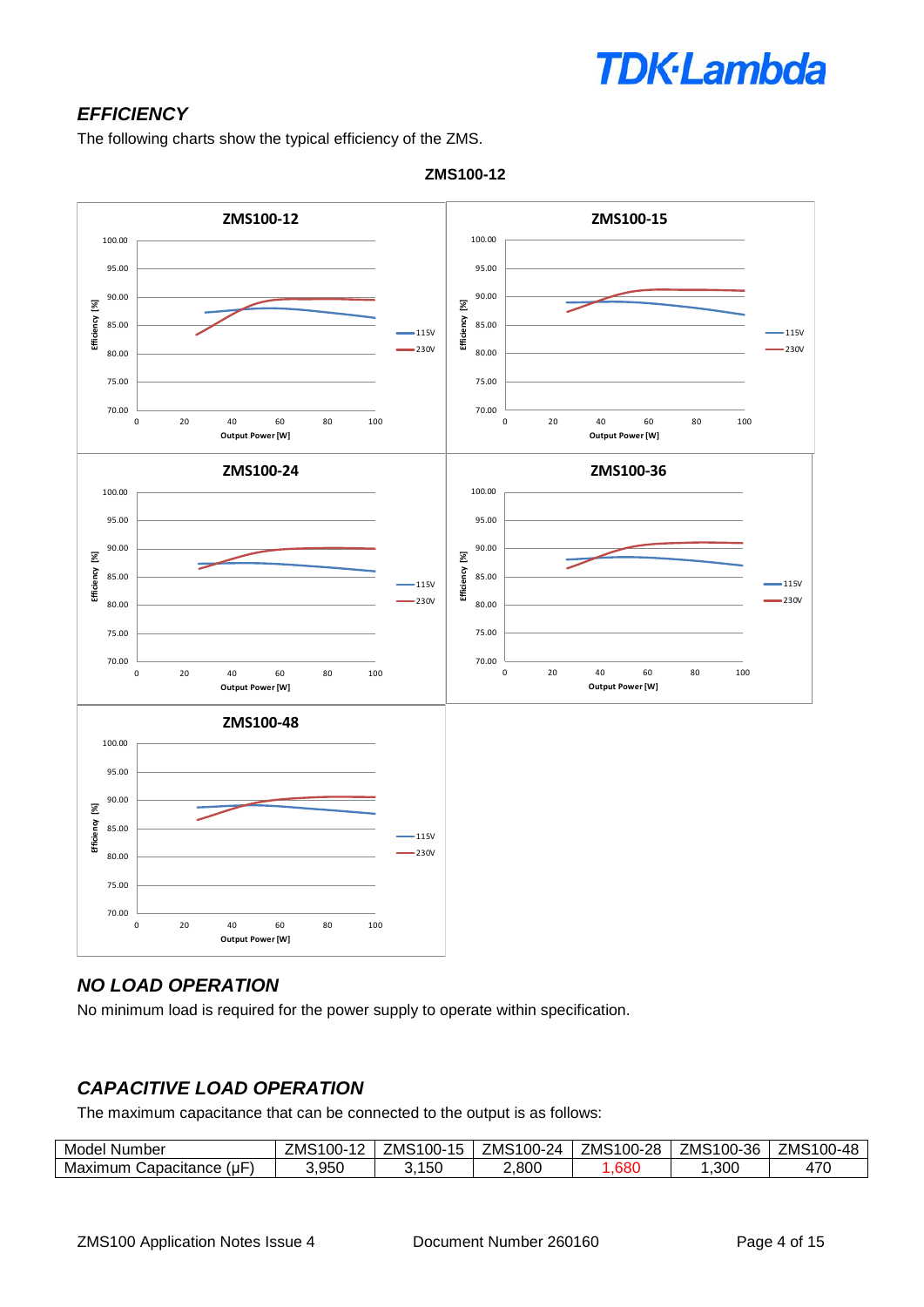

## *SERIES CONNECTION*

.

It is possible to connect multiple ZMS100 power supplies in series. Do not exceed 150V for the total voltage of outputs connected in series.

Each ZMS100 should have a diode fitted across the output and rated for the output current of the ZMS100.

The outputs connected in series are non-SELV (Safety Extra Low Voltage) if the total output voltage plus 30% of the highest maximum rated output voltage, exceeds 60V (the 30% addition allows for a single fault in any one individual channel).

#### *PARALLEL CONNECTION*

Outputs must not be connected in parallel as this may cause overheating and reduced field life.

# *OUTPUT CHARACTERISTICS*

#### *Ripple and Noise*

Ripple and noise is defined as periodic or random signals over a frequency range of 10Hz to 20MHz. Measurements are to be made with an 20MHz bandwidth oscilloscope. Measurements are taken at the end of a 150mm length of a twisted pair of cables, terminated with a 100nF ceramic capacitor and a 120µF electrolytic capacitor. The earth wire of the oscilloscope probe should be as short as possible; winding a link wire around the earth collar of the probe is the preferred method.



Ripple and Noise Measurement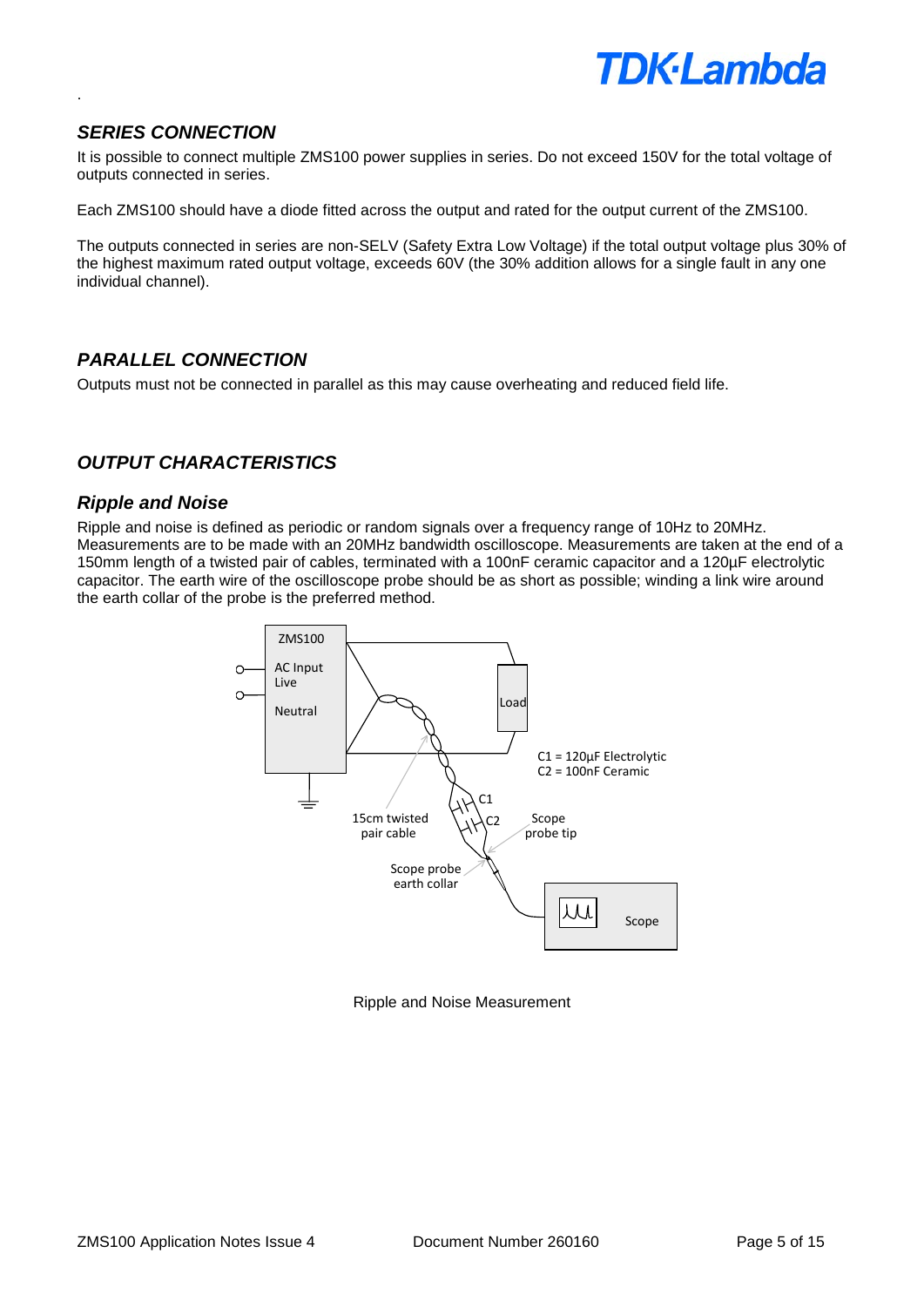# **TDK**·Lambda

### *Transient Response Performance*

The transient response specification refers to a 25% - 50% and a 50% - 75% load change, 100Hz repetition rate, 50% duty cycle at 25°C ambient temperature

Dynamic Load Response (25°C or higher ambient)

For a 25% - 50% or a 50% - 75% load change the output voltage will remain within 5% of the nominal output voltage.

The output will recover to within 2% of the nominal output voltage in  $\leq$  1ms for a 25% - 50% or a 50% - 75% load change.

Additional capacitance can be added across the output which can reduce over/undershoots as shown below:

#### **ZMS100-12 model**



25% to 50% load; 115Vac input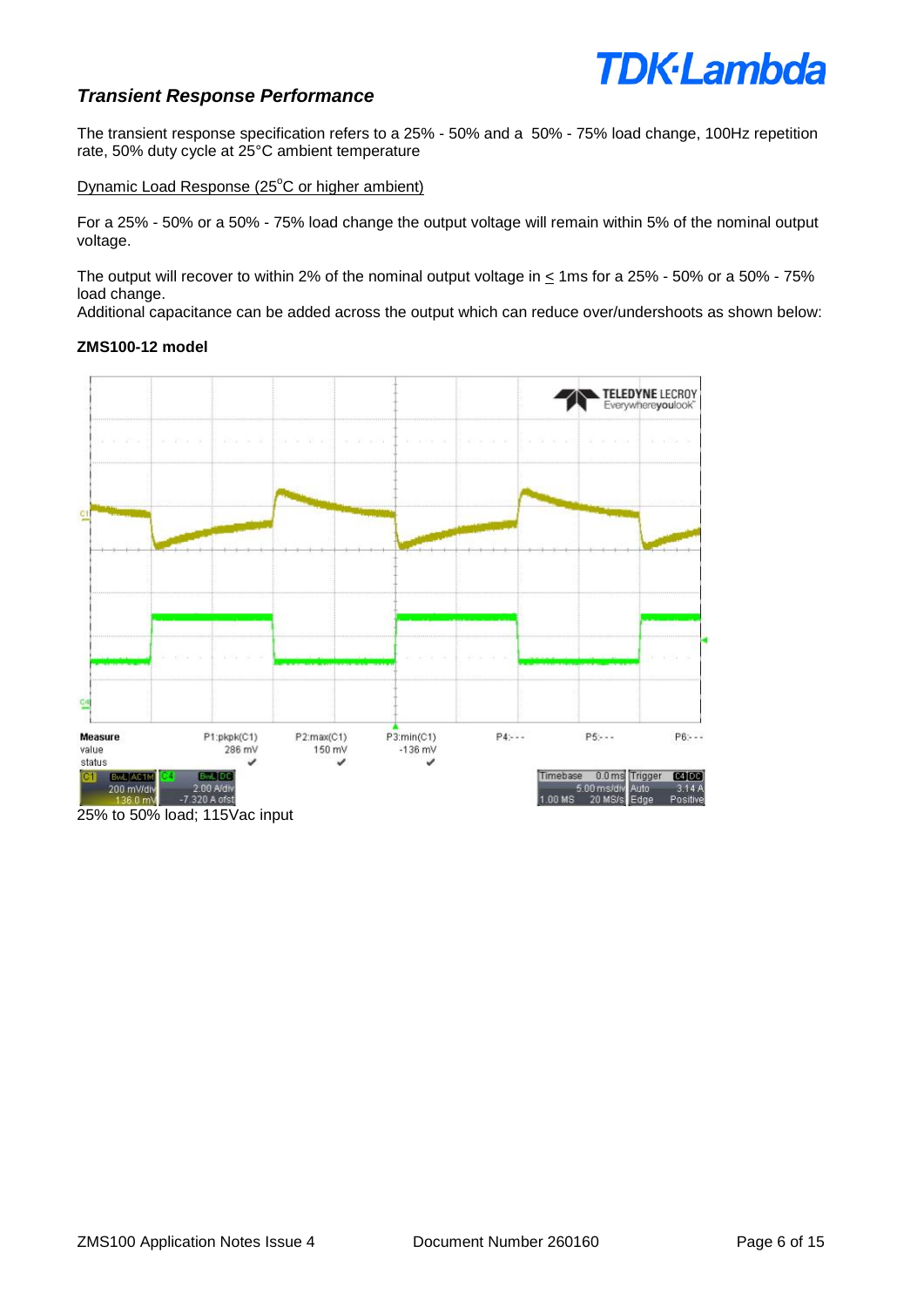

25% to 50% load; with 3950uF capacitance; 115Vac input

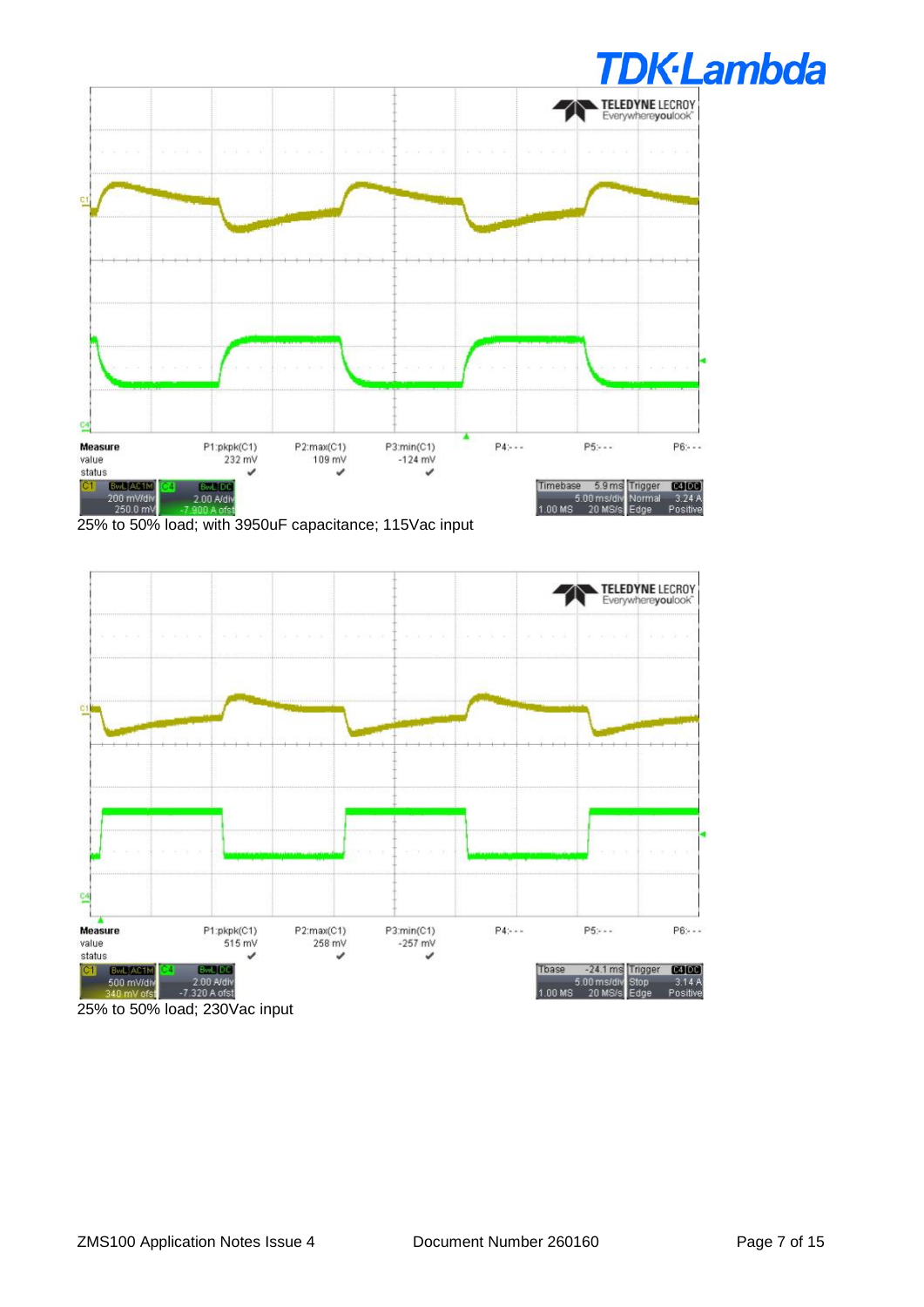



50% to 75% load; with 3950uF capacitance; 230Vac input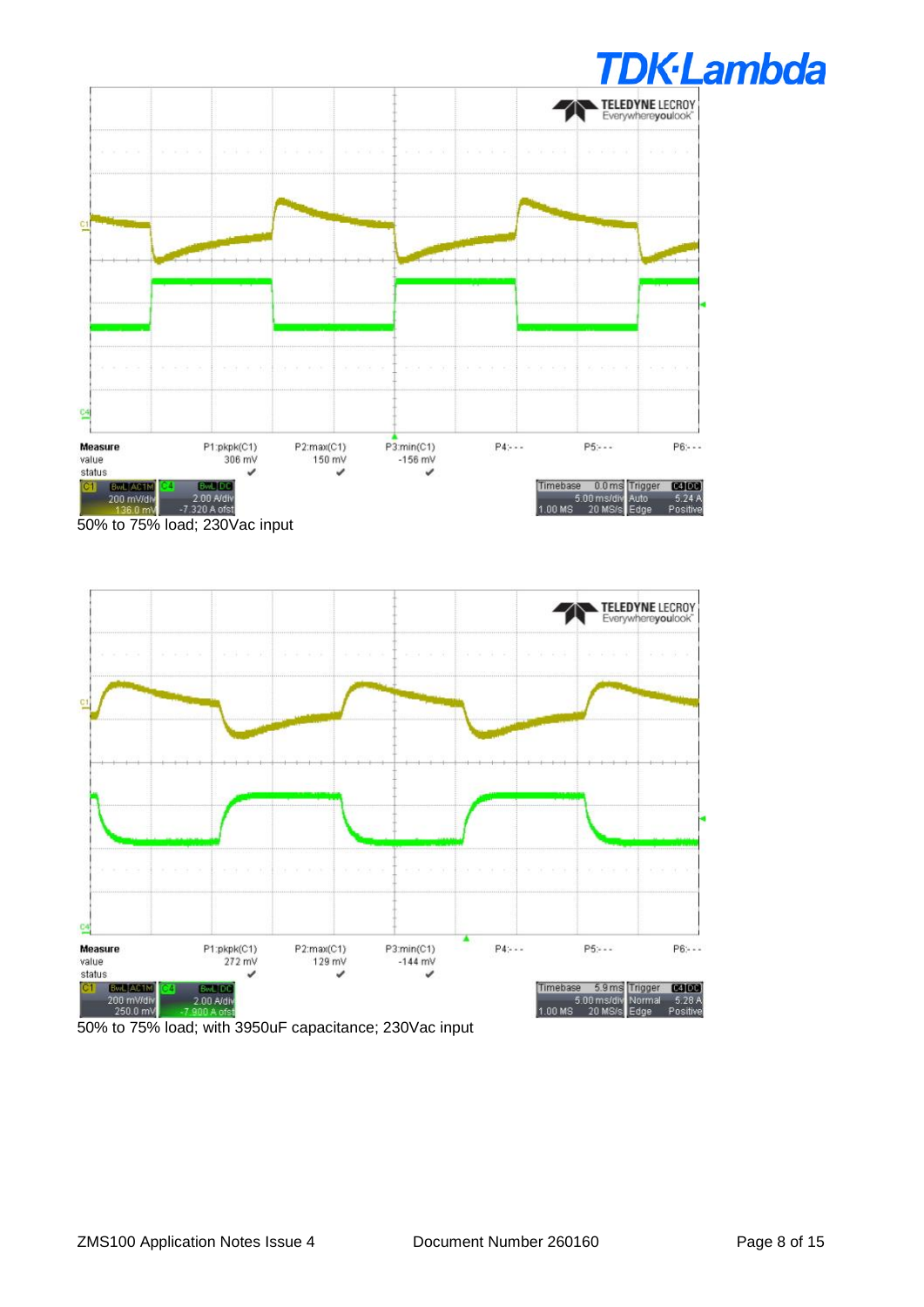

*POWER SUPPLY TIMING*

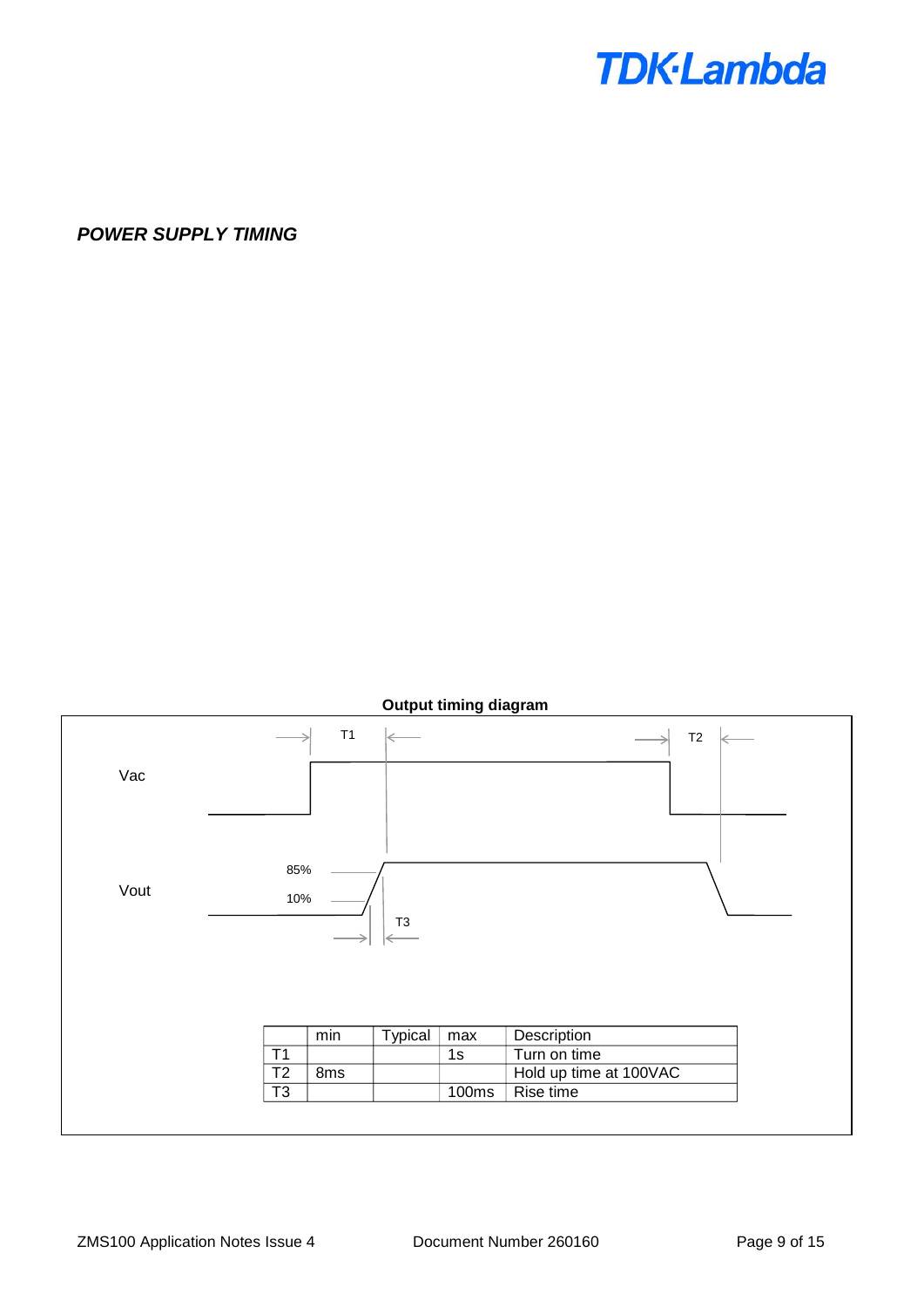# **TDK·Lambda**

# *OVERSHOOT AT TURN ON/OFF*

The output voltage overshoot upon the application or removal of the input mains voltage shall be less than 5% (typically <1%) above the nominal voltage. No opposite polarity voltage is present at any time.

The turn on/off characteristics for the ZMS100-12 unit are shown below.



# *OUTPUT PROTECTION*

#### *No Load Operation*

The power supply will operate with no load on the output with no damage, hazardous condition or reduction in performance.

#### *Over current protection*

If a load is applied which puts the power supply into over current then the power supply will enter a hiccup state. This will turn the output off for typically 300ms, then on for typically 35ms. This state will continue until the over load is removed.

#### *Short-Circuit Protection*

.

A short circuit is defined as an impedance of <0.1 Ohms placed between the DC return and any output. A short circuit on the output will cause no damage to the power supply and will cause it to shutdown. The power supply will attempt to restart until the short-circuit is removed. After removal of the short circuit, the power supply will maintain normal operation.

#### *Over temperature protection*

No specified over temperature protection is provided. As a note, some internal component(s) have internal over temperature protection built in, but this is not to be relied upon to ensure safe, reliable operation.

#### *Over voltage protection*

An overvoltage on the output will cause the power supply to shut-down. To restart, remove the ac supply for at least 10 seconds and then reapply.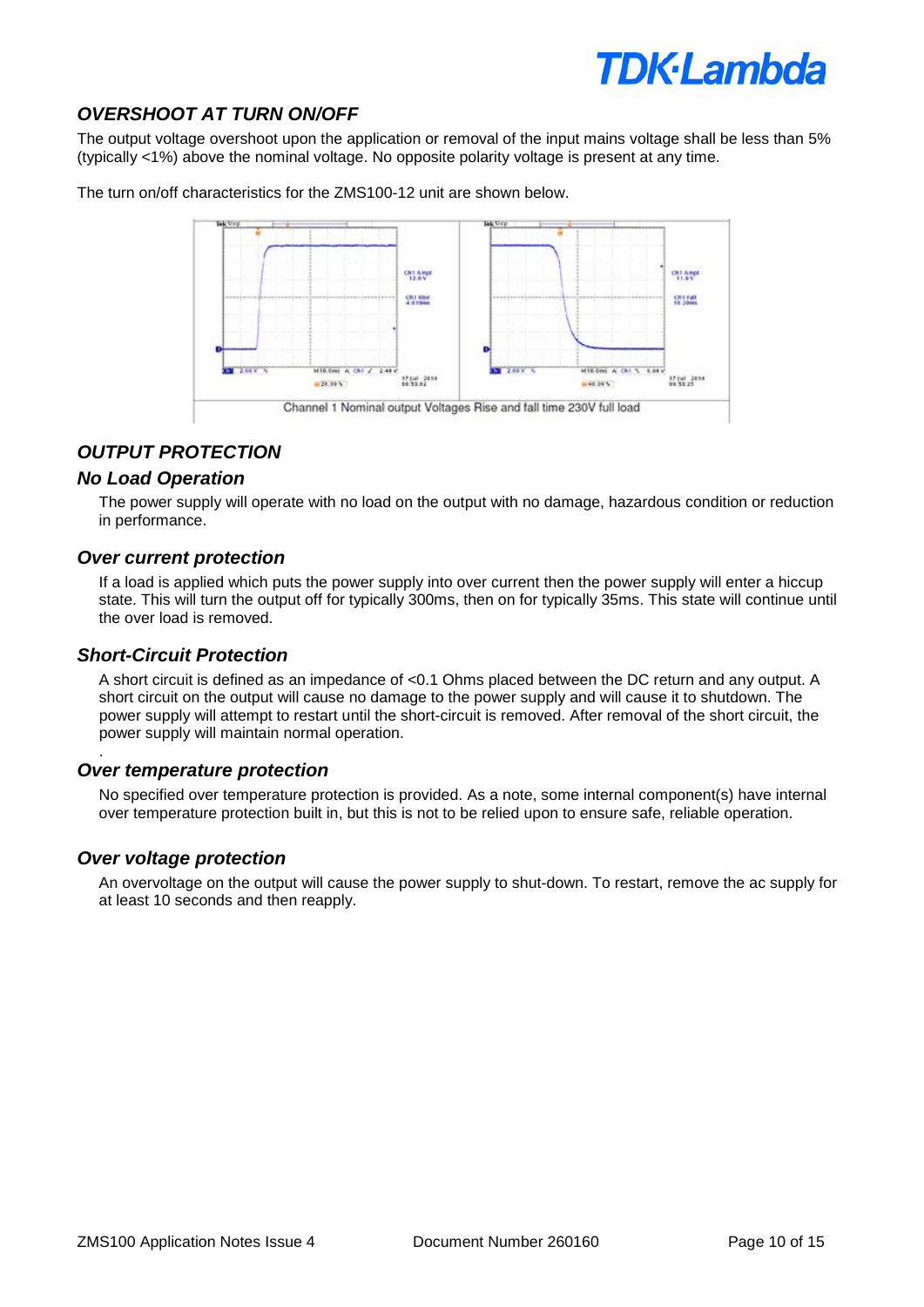

# **3. COOLING REQUIREMENTS**

## *Convection Cooling*

The maximum continuous rating of the power supply is specified on the datasheet (model dependant), with the power supply mounted horizontally (component side uppermost).



Above 50°C ambient, the output power (and output current) must be de-rated by 2.5%/°C up to 70°C.

# *Forced Air Cooling*

The maximum continuous rating of the power supply is specified on the datasheet (model dependant) up to 50°C. Above this temperature, the total output power (output current) must be de-rated by 2.5%/°C up to 70°C.

The amount of airflow required depends upon the applied input voltage.

Below is shown the minimum required airflow for ZMS100-24 at 100W output to ensure the safety critical components do not exceed their maximum ratings.



Refer to the ZMS100 handbook for the test method and components to be monitored to ensure safe, reliable operation.



RECOMMENDED AIRFLOW DIRECTION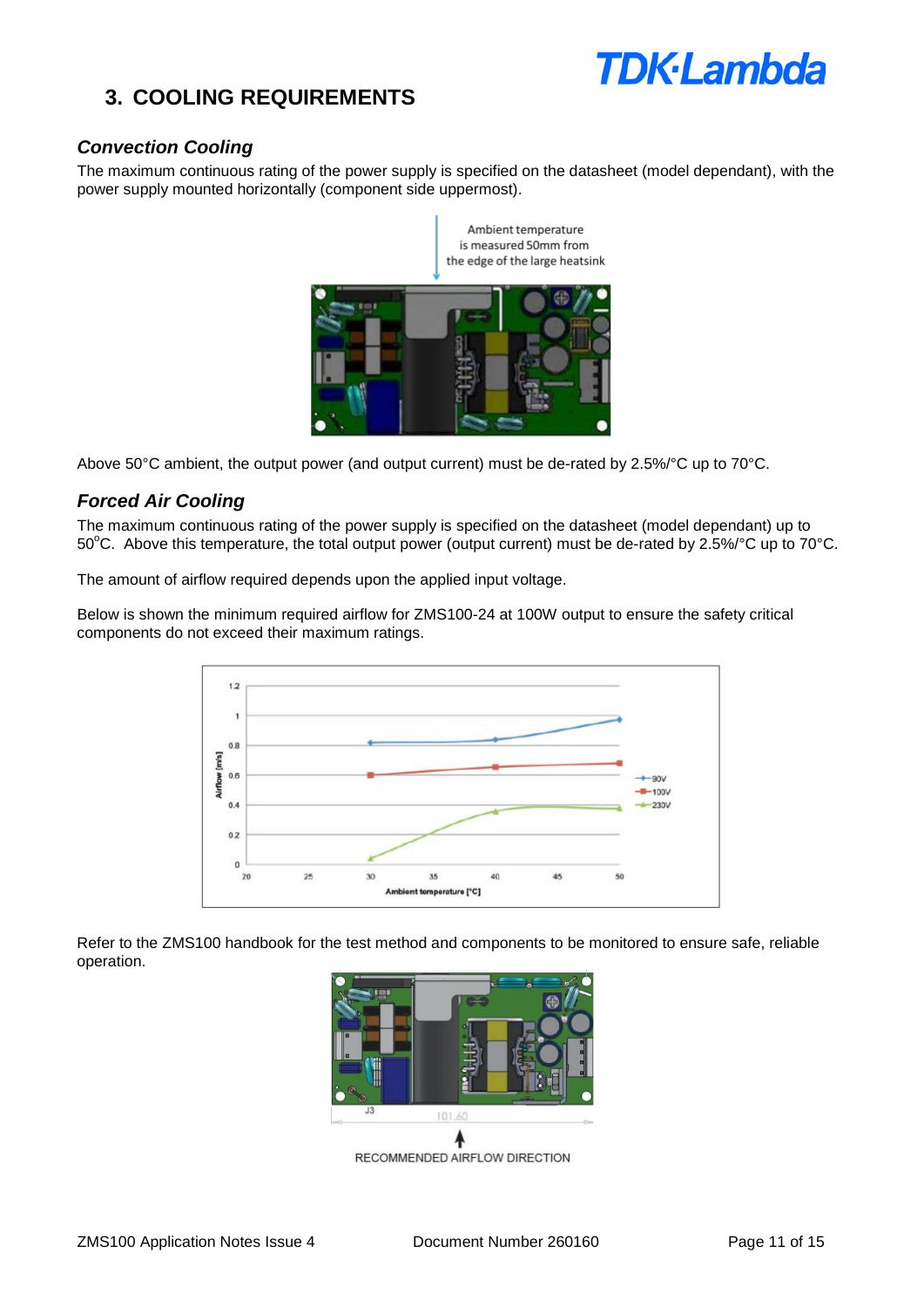# **4. RELIABILITY**



Calculated according to Telcordia SR332 Issue 1, Method I, Case 3, Ground Benign Controlled, at 30°C

60W convection cooled – 650,307 hours 80W convection cooled – 431,367 hours 100W forced air cooled – 1,015,849 hours

Electrolytic Capacitor Lifetime (ZMS100-12 shown)

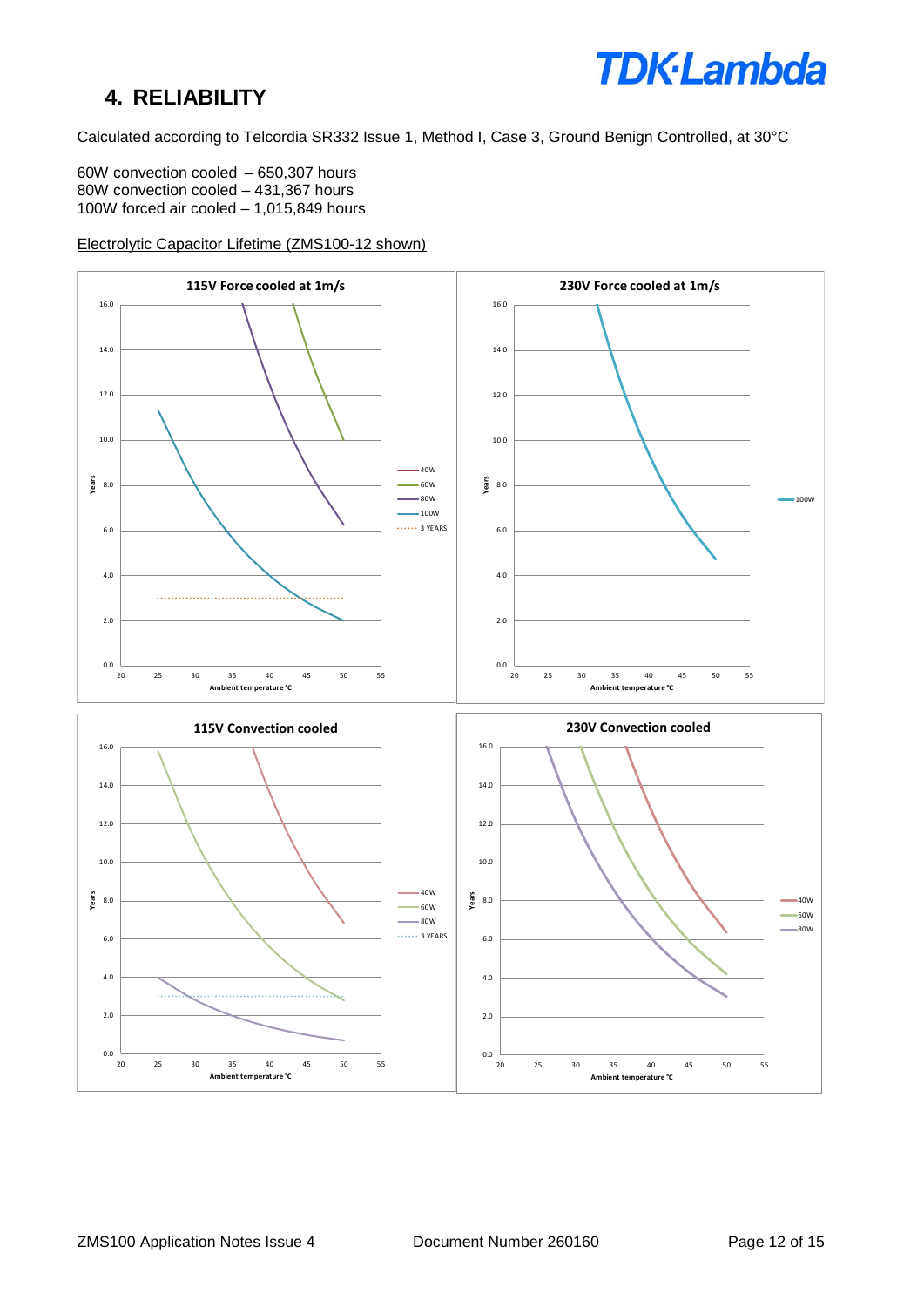# **TDK**·Lambda

# **5. ELECTROMAGNETIC COMPATIBILITY**



**Typical Conducted Emissions result for the ZMS100-12 at 100W output:**

# *INSTALLATION FOR OPTIMUM EMC PERFORMANCE*

### *Mounting*

All equipment ideally should be mounted inside an earthed shielded metal box. Alternatively an earthed metal plate can be used to mount the power supply and load. All four mounting holes (one in each corner) on the ZMS100 should be utilized for best electrical and mechanical performance, with 6mm (minimum height) metal stand offs.

The ZMS100 can be operated as a Class II power supply (without a ground connection). If used inside of a plastic enclosure, the fitted link wire connects the input and output noise filtering ceramic "Y" capacitors together. This replaces the connection that would be made by the use of a metal plate.

# *Cables*

All cables (both AC input and DC output) should be run as close as possible to the earthed metal box/plane. AC input cable should be a twisted group laid as flat to the earthed metal box/plane as possible.

All output cables should be routed as far away from the input cables as possible. If the input and output cables must be run close to each other screen one (or ideally both).

The positive and negative supply cables should be twisted together. All cable run loops should be kept as small as possible (this should be implemented in the system PCB design also).

# *Connecting between boxes*

If cables must be connected between equipment boxes, then at the closest possible point to the port where the cables exit the 1st enclosure connect 100nF decoupling Y caps (between the output and earth). Note that these capacitors must be rated at the working voltage. Ideally these capacitors should be between all signal cables which have to connect between boxes although this may not be practical if fast switching [digital] signals are involved (if this is the case then smaller value Y capacitors should be used).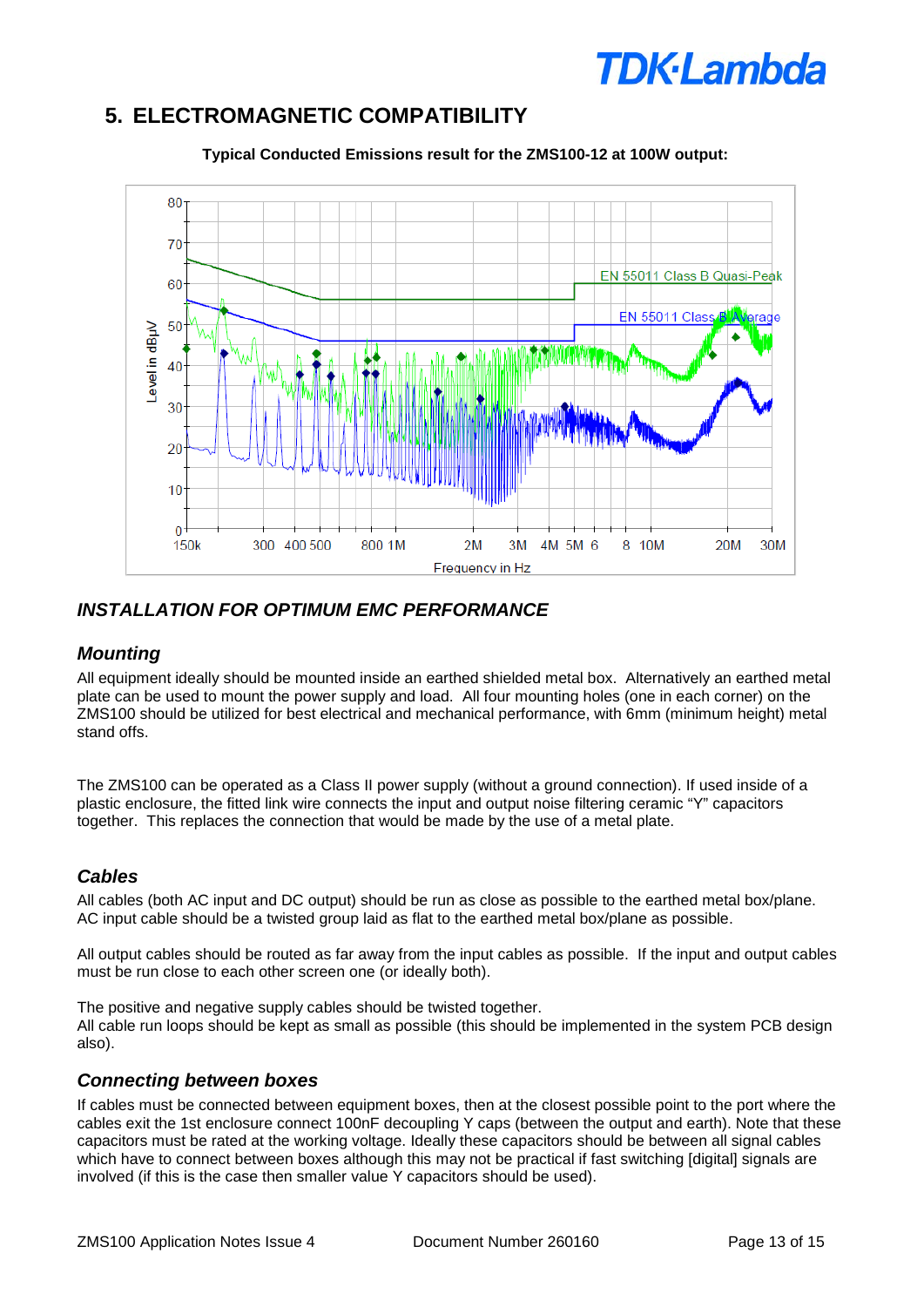

### *Earth star point*

Where the AC supply enters the equipment, this should be taken to a 'star point' chassis mounted earth point (Note for compliance with international safety standards requires the main protective earth to have its own dedicated spring washer and nut) as close as possible to the mains inlet. All other earth points should be taken back to this point only.

### *Switching frequency*

The ZMS has a variable switching frequency ranging from 28kHz to 200kHz, depending upon the input voltage, output voltage and output load.

# **6. CONNECTIONS**

### *(J1) AC Input Mating Connector Parts*

| <b>Molex part numbers</b> | <b>Crimps</b> |          |
|---------------------------|---------------|----------|
| <b>Housing</b>            | Crimp         | required |
| 09-50-1031                | 08-70-1030    |          |

### *(J1) AC Input Connector Pin Definition*

| Pin      | <b>Function</b> |
|----------|-----------------|
| .J1-1    | Live            |
| $J1-2$   | No connection   |
| $11 - 3$ | <b>Neutral</b>  |

#### *(J2) Output Mating Connector Parts*

| <b>Molex part numbers</b> | <b>Crimps</b> |          |
|---------------------------|---------------|----------|
| <b>Housing</b>            | Crimp         | required |
| 09-50-1041                | 08-70-1030    |          |

#### *(J2) Output Connector Pin Definition*

| Pin    | <b>Function</b> |
|--------|-----------------|
| $J2-1$ | + Vout          |
| $J2-2$ | + Vout          |
| $J2-3$ | - $Vout (0V)$   |
| 12-4   | - $Vout (0V)$   |

# *(J3) Earth Ground Connector Pin Definition*

| $\mathcal{L}$ | <b>Function</b> |
|---------------|-----------------|
| $\sim$<br>۰.  | rth -           |

# *(J3) Ground Mating Connector Part*

| Tyco part numbers | Qtv             |          |
|-------------------|-----------------|----------|
| <b>22-18AWG</b>   | <b>16-14AWG</b> | required |
| 2-520407-2        | 3-520408-2      |          |